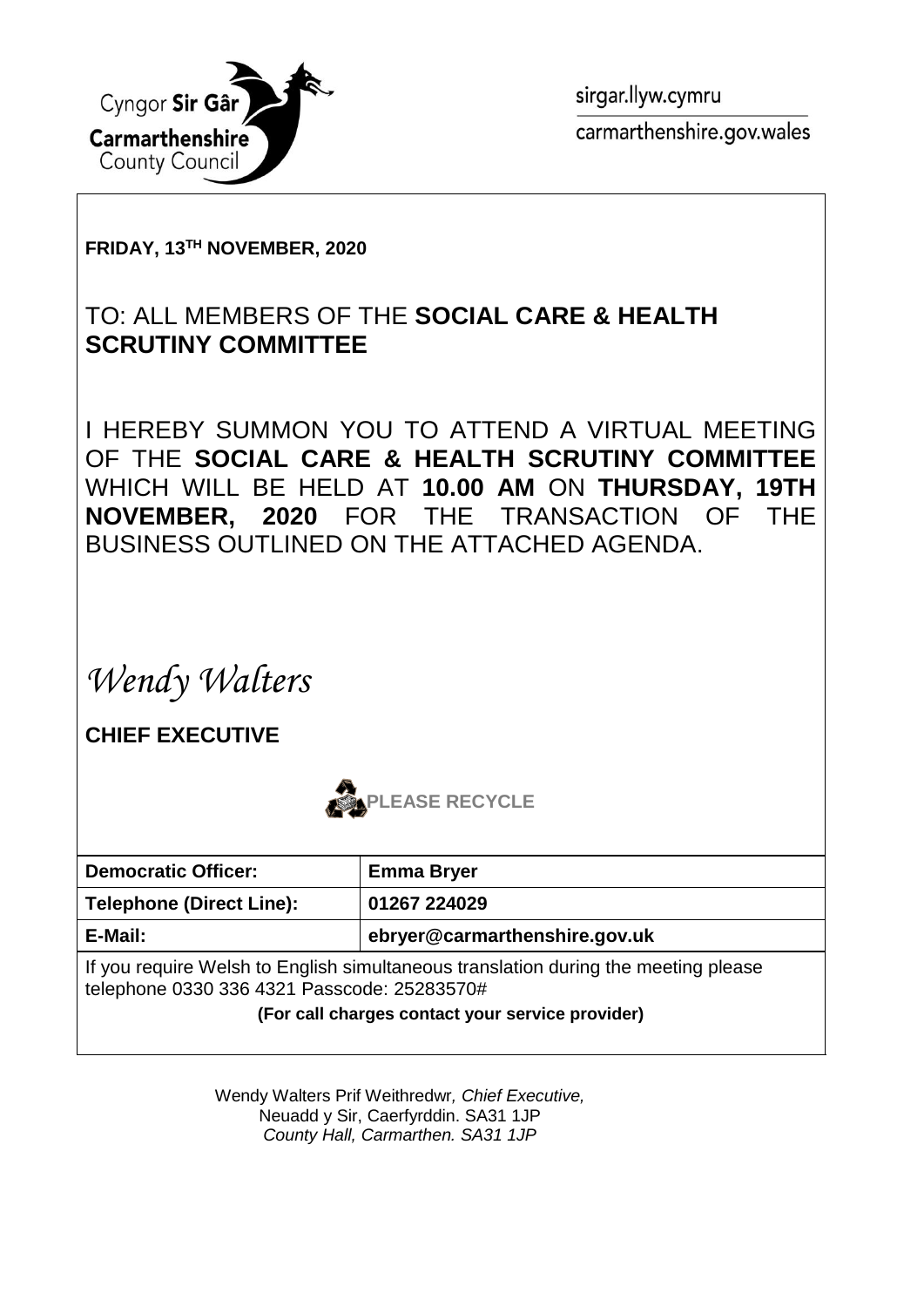## **SOCIAL CARE & HEALTH SCRUTINY COMMITTEE** 14 MEMBERS

#### **PLAID CYMRU GROUP – 7 MEMBERS**

- **1. Councillor Kim Broom**
- **2. Councillor Karen Davies**
- **3. Councillor Tyssul Evans**
- **4. Councillor Jean Lewis**
- **5. Councillor Emlyn Schiavone**
- **6. Councillor Gwyneth Thomas [Chair]**
- **7. Councillor Dorian Williams**

#### **LABOUR GROUP – 4 MEMBERS**

- **1. Councillor Rob Evans**
- **2. Councillor Amanda Fox**
- **3. Councillor Ken Lloyd**
- **4. Councillor Kevin Madge**

#### **INDEPENDENT GROUP – 2 MEMBERS**

- **1. Councillor Sue Allen**
- **2. Councillor Ieuan Wyn Davies [Vice-Chair]**

#### **NEW INDEPENDENT GROUP – 1 MEMBER**

**1. Councillor Louvain Roberts**